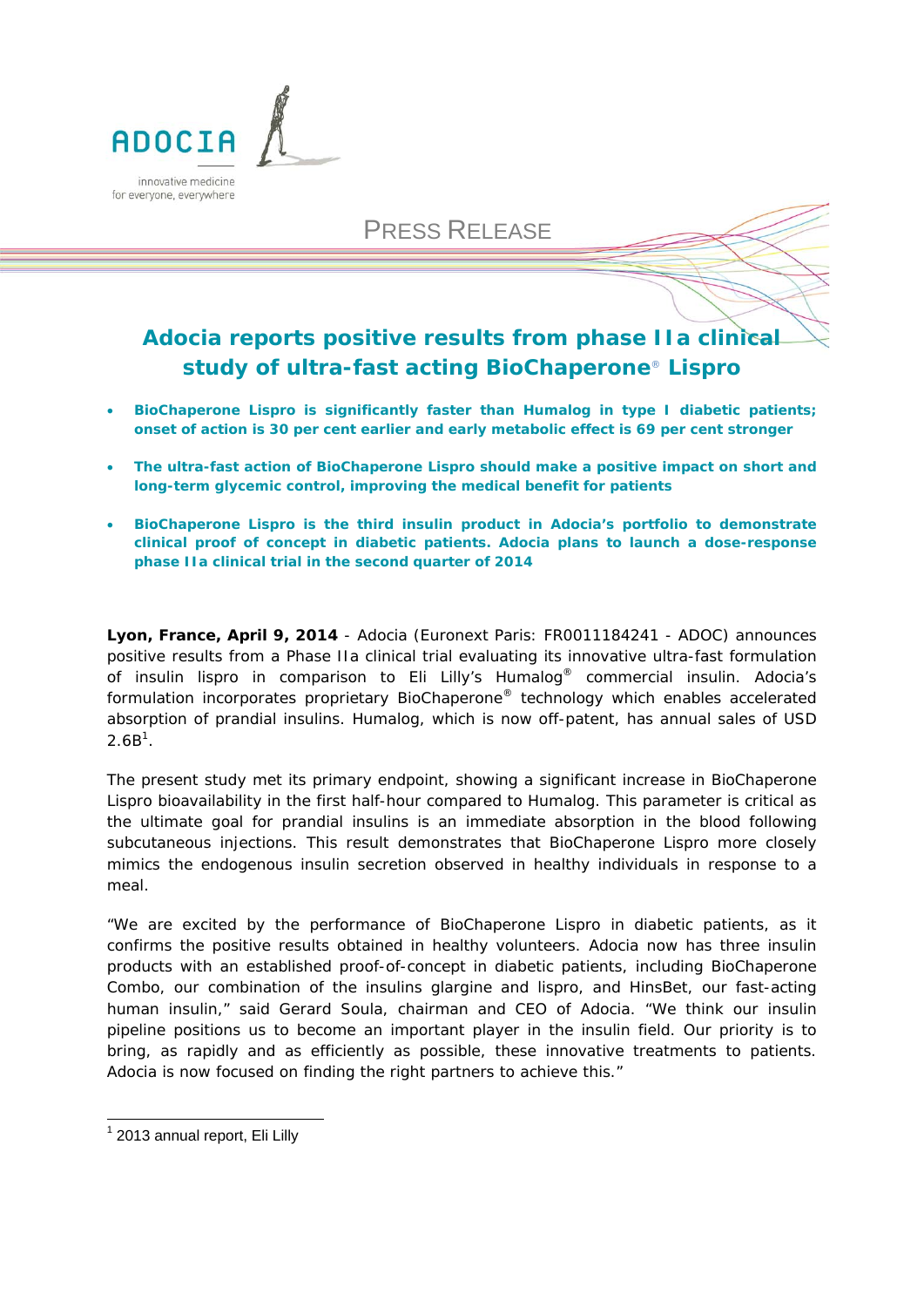## **Clinical results support the ultra-fast action of BioChaperone Lispro**

In this double-blind crossover study, the pharmacokinetic (PK) and pharmacodynamic (PD) characteristics of BioChaperone Lispro were compared to those of Humalog. Thirty-six patients with type I diabetes received single 0.2 U/kg doses of BioChaperone Lispro and Humalog under automated euglycemic clamp conditions (ClampArt®, target blood glucose (BG) 100 mg/dL, clamp duration six hours post-dosing).

Both formulations were well tolerated and did not induce any local reaction.

BioChaperone Lispro has a significantly faster rate of absorption than Humalog with an increase in the early insulin exposure of 170% (primary endpoint,  $AUC<sub>lisoro</sub>$ <sub>0-30min</sub> 23.7  $\pm$  11.4 vs. 9.5  $\pm$  6.2 h\*mU/L; p<0.0001). The time to peak insulin concentration was reduced by more than 35% ( $T_{max}$  42  $\pm$  11 vs. 69  $\pm$  22 min; p<0.0001). BioChaperone Lispro was cleared from the blood significantly earlier than Humalog, reflected in the time to halfmaximum insulin levels after  $T_{\text{max}}$  (late  $T_{50\%\text{max}} = 141 \pm 43$  vs. 173  $\pm$  41 min, p<0.0001).

The acceleration of insulin lispro absorption translated into a significant acceleration of insulin action. The metabolic effect is triggered significantly earlier for BioChaperone Lispro than for Humalog with 30% faster onset of action ( $T_{onset} = 23.1 \pm 7.0$  vs. 34.4  $\pm$  15.3 min; p<0.0001). The early metabolic effect is increased by 69% relative to Humalog during the first hour after administration (AUC<sub>GIR\_0-1h</sub> = 218 ± 88 vs. 129 ± 63 mg/kg; p<0.0001). The time to reach the maximal observed hypoglycemic effect is significantly shorter relative to Humalog (T<sub>GIR max</sub> = 99 ± 42 vs. 133 ± 45 min; p=0.0002).

Finally, the total insulin exposure and potency of insulin lispro was similar for both formulations.

"It is an outstanding result to improve by more than 35% the pharmacokinetics of insulin lispro. Strikingly, BioChaperone triggers an immediate entry of insulin lispro into the blood stream, which closely mimics the kinetics of physiological insulin release. This is particularly meaningful as this translates into a faster insulin action", said Olivier Soula R&D director and deputy general manager. "Our last clinical results confirm the high value and versatility of the BioChaperone technology for insulin formulation to reach unique performances."

The clinical data has been submitted for communication to the 74th scientific sessions of the American Diabetes Association (ADA) and the 50th European Association for the Study of Diabetes (EASD) annual meeting.

# **BioChaperone Lispro more closely mimics physiologic prandial insulin action**

The main objective of prandial insulins is to control the rapid rise in glycaemia associated with digesting a meal. Ideally, the insulin release in the blood stream should begin immediately after the start of the meal as this is the case in physiological conditions. However, even with modern fast-acting insulin analogs, there is a lag time between the injection and presence of active insulin in the bloodstream. This results in the need to inject prandial insulin analogs around 15 minutes before the meal.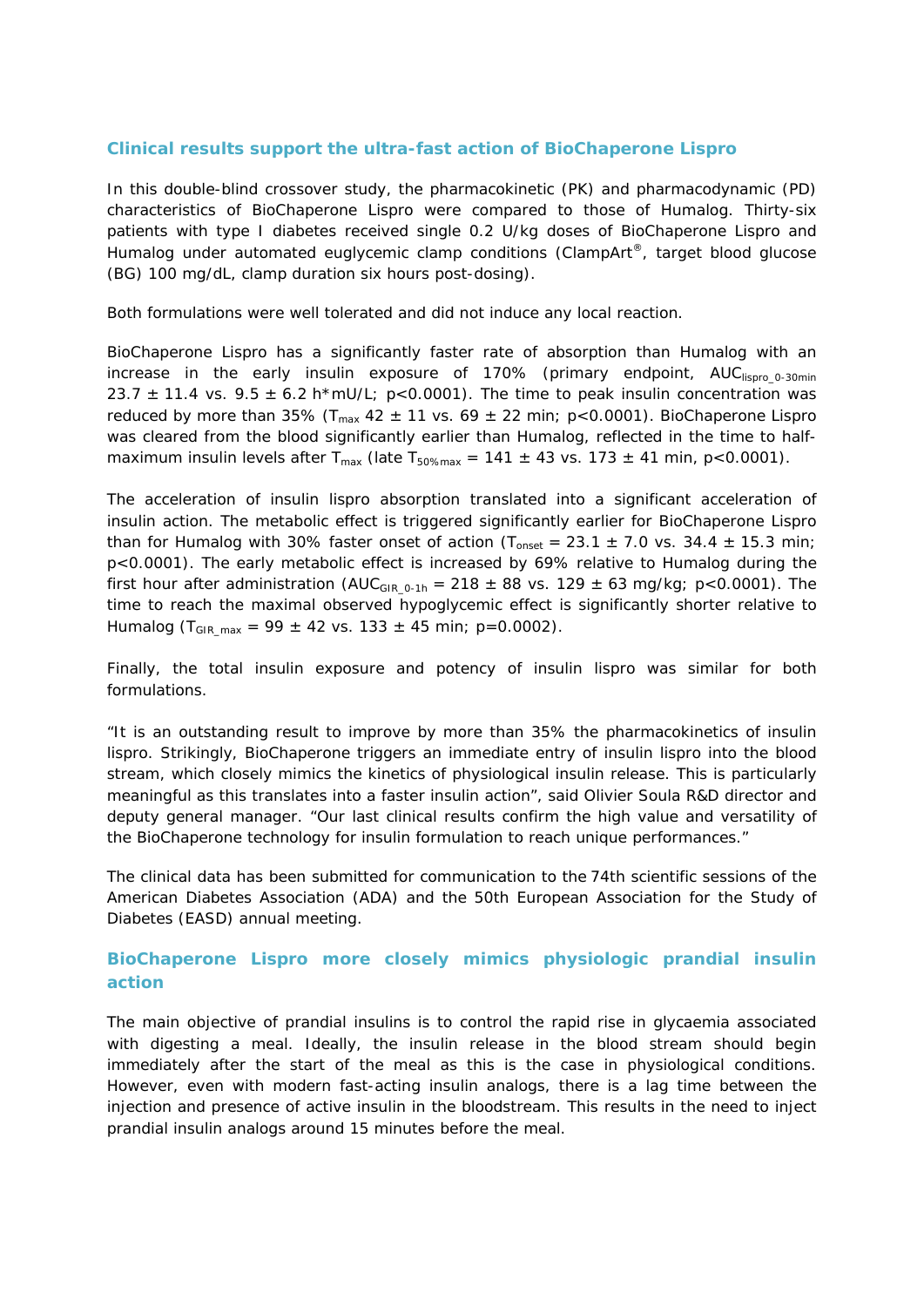The ultra-fast action of insulin is key to reducing the risk of both hyper- and hypoglycemia. Hyperglycemia results from a delay in insulin response compared to glucose entry in the blood flow following a meal. Chronic hyperglycemia is correlated with cardiovascular complications in diabetic patients and represents a major health issue. The earlier onset and higher early bioavailability of BioChaperone Lispro compared to Humalog has the potential to reduce the incidence of hyperglycemic events. Conversely, hypoglycemia results from an excess of insulin relative to blood glucose concentration. The shorter exposure of BioChaperone Lispro compared to Humalog may also limit the incidence of hypoglycemic events.

"These clinical results demonstrate that BioChaperone Lispro is an ultra-fast-acting insulin that could be used at meal times or even after a meal. Moreover, as a result of its fast-in and fast-out profile, this ultra-fast-acting formulation of insulin lispro could reduce hyperglycemic and hypoglycemic events, which would be a key benefit for patients with diabetes", said Dr. Tim Heise, medical doctor, CEO of Profil Neuss. "Ultra-fast acting insulin may also facilitate the development of an artificial pancreas, since today the ability of closed-loop algorithms to control glucose is severely limited by the slow onset of action of available prandial acting insulin analogs." added Dr. Tim Heise.

## **Clinical Development Plan for Adocia's prandial insulins**

BioChaperone Lispro now has a complete clinical data package ready to support the next clinical trial, a dose-response study which will be launched this quarter. This trial will be conducted in Germany by the same CRO, Profil Neuss. According to the current design, the primary goal of the study is to examine the dose-response and dose-exposure of BioChaperone Lispro. The trial is expected to enroll 36 type I diabetic patients under automated euglycemic clamp conditions with three doses of BioChaperone Lispro and one dose of Humalog. Results are expected before the end of 2014.

Adocia plans to follow a similar development plan for HinsBet, the prandial fast-acting human insulin formulated using BioChaperone. HinsBet is on track to enter a phase IIa doseresponse clinical trial expected to start in the third quarter of 2014.

In parallel, Adocia intends to meet both the FDA for a pre-IND meeting in 2014 and the EMA for a scientific advice to validate its clinical development plans for both prandial insulins.

These two insulin products fulfill all the FDA and EMA requirements in terms of chemical and physical stability. The BioChaperone technology for prandial insulin is protected by six patent families running until 2033.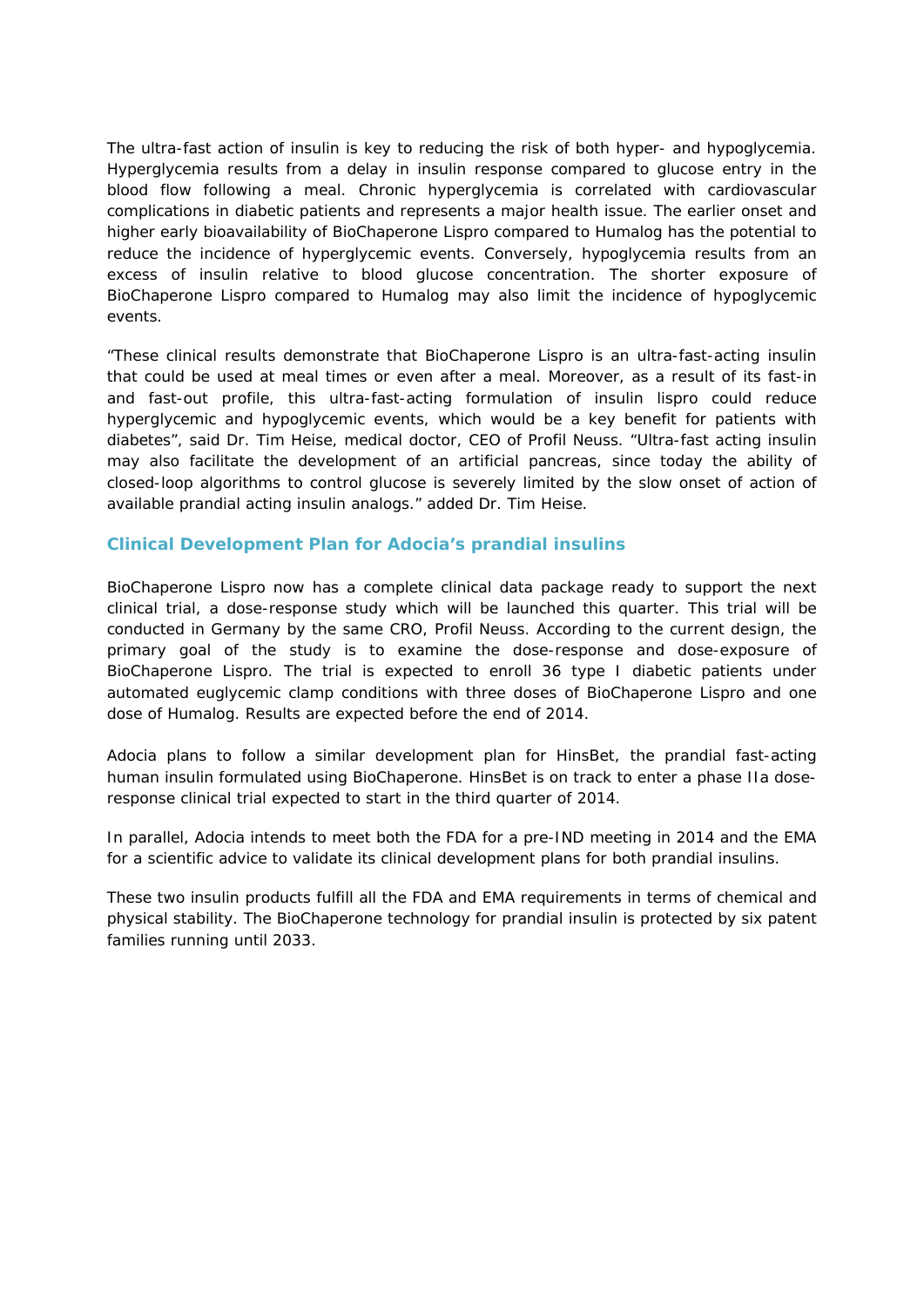#### **About Adocia:**

#### **To be a global leader for delivery of insulins and therapeutic proteins**

Adocia is a biotech company specialized in the development of innovative formulations of already-approved therapeutic proteins with a strong expertise on insulins. The proprietary BioChaperone® technological platform is designed to enhance the effectiveness and safety of therapeutic proteins and their ease of use for patients.

Adocia successfully completed two Phases I and II studies of the formulation of a fast-acting human insulin, two Phases I and II studies of an ultra-fast acting insulin lispro and one Phase I/II on a unique combination of insulin glargine, the gold-standard of basal insulin and insulin lispro, a fast-acting insulin analog. Dose-escalating Phase IIa studies are planned for these three products in 2014.

Adocia has also obtained positive results on a Phase I/II study of a diabetic-foot-ulcerhealing product based on PDGF-BB.

Adocia has extended its activities to the formulation of monoclonal antibodies, which are gold standard molecules for the treatment of various chronic pathologies (oncology, inflammation, etc.). In this field, Adocia is engaged in collaborative programs with two major pharmaceutical companies.

### **To fight cancer by targeting oncology treatments**

DriveIn<sup>®</sup> is a nanotechnology which is remarkably efficient in carrying active molecules and delivering them into solid tumors. This new platform is an exceptional opportunity to enter the oncology market by improving the efficacy of already approved treatments and of proprietary molecules.

#### **'Innovative medicine for everyone, everywhere'**

Adocia's therapeutic innovations aim at bringing solutions in a profoundly changing global pharmaceutical and economic context, characterized by an increased prevalence and impact of targeted pathologies, a growing and ageing population, a need to control public health expenditures and an increasing demand from emerging countries.

Adocia is listed on the regulated market of Euronext Paris (ISIN: FR0011184241, mnemo / Reuters / Bloomberg: ADOC, ADOC.PA, ADOC.FP) and its share included in the Next Biotech index.

For more information: http://www.adocia.com

#### **Contact**

Gerard Soula - contactinvestisseurs@adocia.com Chairman and CEO of Adocia Tel.: +33 4 72 610 610



**Press Relations Andrew Lloyd & Associates** Juliette dos Santos /Sandra Regnavaque juliette@ala.com – sandra@ala.com Tel.: +33 1 56 54 07 00

#### **Disclaimer**

This press release contains certain forward-looking statements concerning Adocia and its business. Such forwardlooking statements are based on assumptions that Adocia considers to be reasonable. However, there can be no assurance that the estimates contained in such forward-looking statements will be verified, which estimates are subject to numerous risks including the risks set forth in the 'Risk Factors' section of the Reference Document